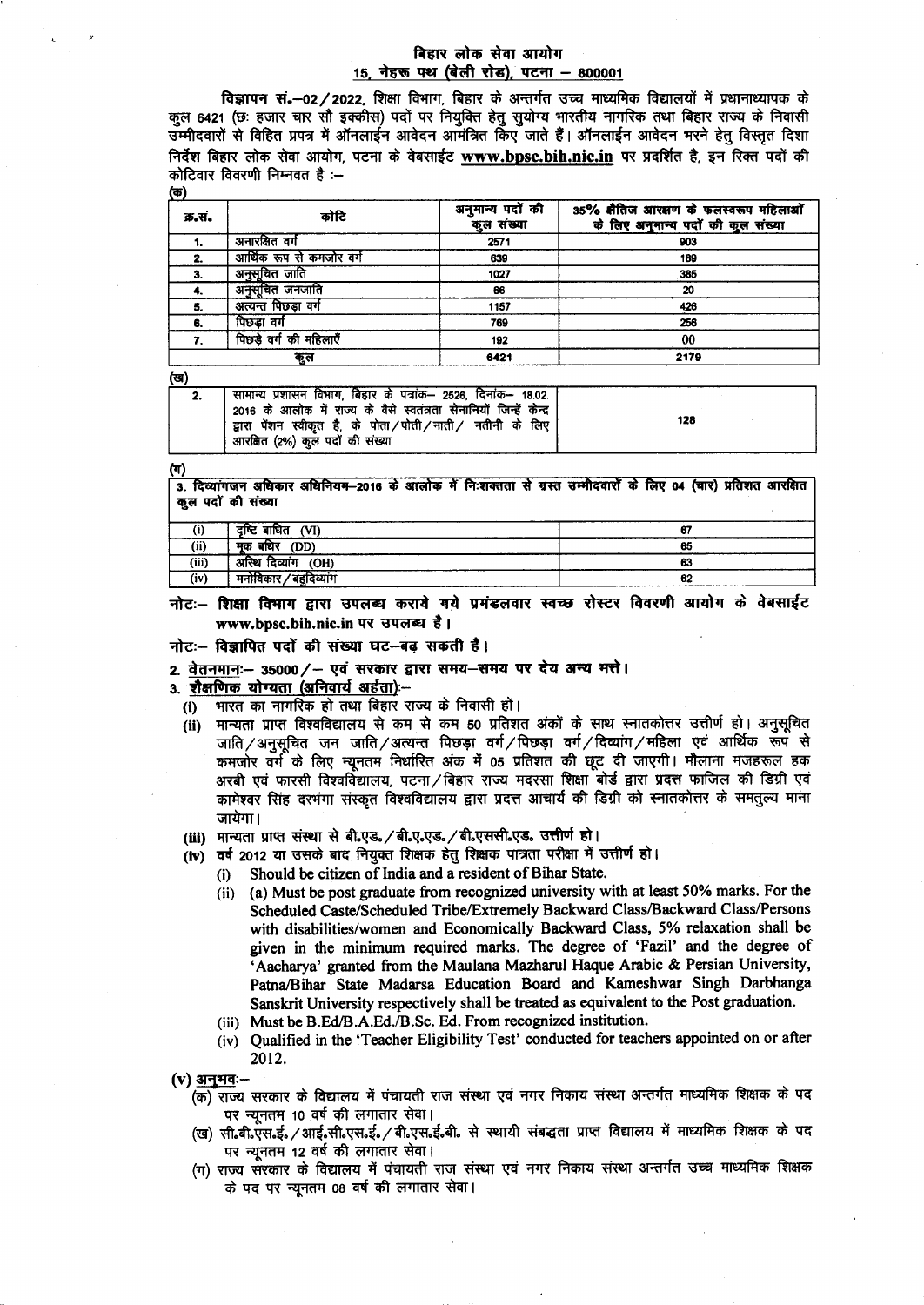(घ) सी.बी.एस.ई. /आई.सी.एस.ई. /बी.एस.ई.बी. से स्थायी संबद्धता प्राप्त विद्यालय में उच्च माध्यमिक शिक्षक के पद पर न्यनतम 10 वर्ष की लगातार सेवा।

उक्त अवधि की गणना योगदान की तिथि अथवा प्रशिक्षण अर्हता प्राप्त करने की तिथि, जो बाद की तिथि हो, के आधार पर की जाएगी।

- Minimum 10 Years of continuous service on the post of Secondary Teacher in State  $(i)$ Government School under Panchayati Raj Institution or Muncipal Body Institution.
- (ii) Minimum 12 Years of continuous service on the post of Secondary Teacher in School having permanent affiliation from C.B.S.E/I.C.S.E./B.S.E.B.
- (iii) Minimum 08 Years of continuous service on the post of Senior Secondary Teacher in State Government School under Panchayati Raj Institution or Muncipal Body Institution.
- (iv) Minimum 10 Years of continuous service on the post of Senior Secondary Teacher in School having permanent affiliation from C.B.S.E/I.C.S.E./ B.S.E.B.

The calculation of experience shall be made on the basis of date of joining or from the date of acquiring training qualification, whichever is later.

- नोटः-शैक्षणिक योग्यता एवं अनुभव से संबंधित सभी प्रमाण पत्र ऑनलाईन आवेदन भरने की अंतिम तिथि–28.03.2022 के पूर्व का निर्गत होना चाहिए अन्यथा उम्मीदवार की उम्मीदवारी रदद कर दी जायेगी।
- (vi) उम्र सीमाः--पंचायती राज संस्थान एवं नगर निकाय संस्थान अन्तर्गत कार्यरत शिक्षक के लिए न्यूनतम एवं .<br>अधिकतम आयु सीमा अलग से निर्धारित नहीं की जाएगी। सी.बी.एस.ई. /आई.सी.एस.ई. /बी.एस.ई.बी. से संबद्धता प्राप्त विद्यालय कार्यरत शिक्षकों के लिए दिनांक-01.08.2021 को न्यूनतम आयू 31 वर्ष तथा अधिकतम 47 वर्ष, आरक्षित वर्ग में शिक्षक के लिए अधिकतम आयु सीमा में सामान्य प्रशासन विभाग, बिहार सरकार द्वारा प्रावधानित छूट दी जायेगी। वार्द्धक्य सेवानिवृति की आयु 60 वर्ष निर्धारित है।
	- (i) कार्मिक एवं प्रशासनिक सुधार विभाग, बिहार के संकल्प ज्ञापांक–2374, दिनांक–16.07.2007 के आलोक मे बिहार सरकार के ऐसे सरकारी सेवक (बिहार सरकार के नियमित रूप से नियुक्त सरकारी सेवक), जो तीन वर्षों की निरंतर सेवा पूर्ण कर चुके हों, को उच्चतर वेतनमान की सेवा⁄संवर्ग में जाने के लिए अधिकतम आय सीमा में 05 (पाँच) वर्षों की छूट अनुमान्य है। बिहार सरकार के सरकारी सेवक को आयु सीमा में छूट का दावा करने की स्थिति में सक्षम प्राधिकार द्वारा निर्गत प्रमाण पत्र जमा करना अनिवार्य होगा।
	- (ii) सामान्य प्रशासन विभाग, बिहार के संकल्प ज्ञापांक–962, दिनांक–22.01.2021 के आलोक में दिव्यांग अभ्यर्थियों को अधिकतम आयु सीमा में छूट अनुमान्य है।
	- (iii) कार्मिक एवं प्रशासनिक सुधार विभाग, बिहार के पत्रांक-2447, दिनांक- 06.03.1990 के आलोक में; भूतपूर्व सैनिकों को उम्र सीमा में 03 (तीन) वर्ष तथा प्रतिरक्षा सेवा में बितायी गयी सेवा अवधि के योग के समतत्व्य रियायत दी जायेगी, बशर्ते कि उनकी वास्तविक उम्र आवेदन देने की तिथि को 53 वर्ष से अधिक नहीं हो।

#### 4. चयन प्रक्रियाः--

# $\triangleright$  लिखित परीक्षाः-

(i) विज्ञापित पदों के विरूद्ध नियुक्ति हेतु सुयोग्य उम्मीदवारों के चयन के लिए आयोग द्वारा लिखित परीक्षा का आयोजन किया जायेगा। यह परीक्षा 150 प्रश्नों की होगी, जो वस्तुनिष्ठ बहुविकल्पीय होंगे, जिसमें सामान्य अध्ययन- 100 अंक एवं बी एड. कोर्स से संबंधित 50 अंकों की परीक्षा ओ एम आर शीट (OMR) पर ली जायेगी। प्रत्येक प्रश्न का एक अंक निर्धारित है तथा प्रत्येक गलत उत्तर के लिए 0.25 अंक काटे जायेंगे। प्रश्न अनुत्तरित रहने पर शून्य अंक देय होगा। परीक्षा की अवधि 02 (दो) घंटे की होगी।

#### <u>साक्षात्कारः—</u>  $\blacktriangleright$

## इसमें साक्षात्कार नहीं लिया जायेगा।

- (ii) कार्मिक एवं प्रशासनिक सुधार विभाग, बिहार के संकल्प ज्ञापांक संख्या— 2374, दिनांक—16.07.2007 एवं पत्रांक-- 6706, दिनांक-01.10.2008 के अनुसार लिखित परीक्षा में शामिल सामान्य वर्ग के उम्मीदवारों को 40%, पिछड़ा वर्ग के उम्मीदवारों को 36.5%, अत्यन्त पिछड़ा वर्ग के उम्मीदवारों को 34% एवं अनुसूचित जाति/जनजाति, महिलाओं तथा निःशक्त (दिव्यांग) उम्मीदवारों को 32% न्यूनतम अर्हतांक प्राप्त करना अनिवार्य होगा।
- (iii) अंतिम रूप से सफल उम्मीदवारों से संवर्ग आवंटन संबंधी अधिमानता विभाग द्वारा प्राप्त किया जायेगा।
- (iv) अंतिम रूप से सफल उम्मीदवारों के चयन के पश्चात् चयनित अभ्यर्थियों का पदस्थापन Merit-cumchoice के आधार पर संबंधित प्रमंडल में विभाग द्वारा किया जायेगा।
- आयोग द्वारा विज्ञापित ऑनलाईन आवेदन पत्र में शिक्षक अभ्यर्थी द्वारा योग्यता एवं अनुभव से संबंधित  $(v)$ स्व-घोषणा के आधार पर उनकी उम्मीदवारी का मूल्यांकन किया जायेगा। राज्य सरकार के विद्यालय से भिन्न विद्यालयों में कार्यरत शिक्षकों के द्वारा यह प्रमाण-पत्र भी दिया जाएगा की निर्धारित अवधि में उन्हें वेतन बैंक खाते के माध्यम से प्राप्त हुआ और इसका साक्ष्य उनके स्तर पर उपलब्ध है।

# नोटः 1-पत्र/विषयों का स्तर एवं विस्तृत पाठ्यक्रम आयोग के वेबसाईट www.bpsc.bih.nic.in पर उपलब्ध है।

नोट:2-आयोग के विज्ञापन के आलोक में प्राप्त आवेदनों में अभ्यर्थियों द्वारा शैक्षणिक योग्यता, अनुभव एवं अन्य योग्यता संबंधी दावों को सत्य मानते हुए परीक्षा आयोजित करने की कार्रवाई की जायेगी। आयोग के द्वारा तैयार औपबंधिक मेधासूची शिक्षा विभाग को भेजने के पश्चात् अभ्यर्थियों द्वारा योग्यता संबंधी आवेदन में किये गये दावे की सत्यता की जाँच विभाग अपने स्तर पर करने के पश्चात् नियुक्ति की कार्रवाई करेगा। आवेदक के दावे और उनके द्वारा प्रस्तुत कागजातों के सत्यापन के पश्चात् मेघासूची को प्रशासी/शिक्षा विभाग संशोधित कर सकेगा।

-2-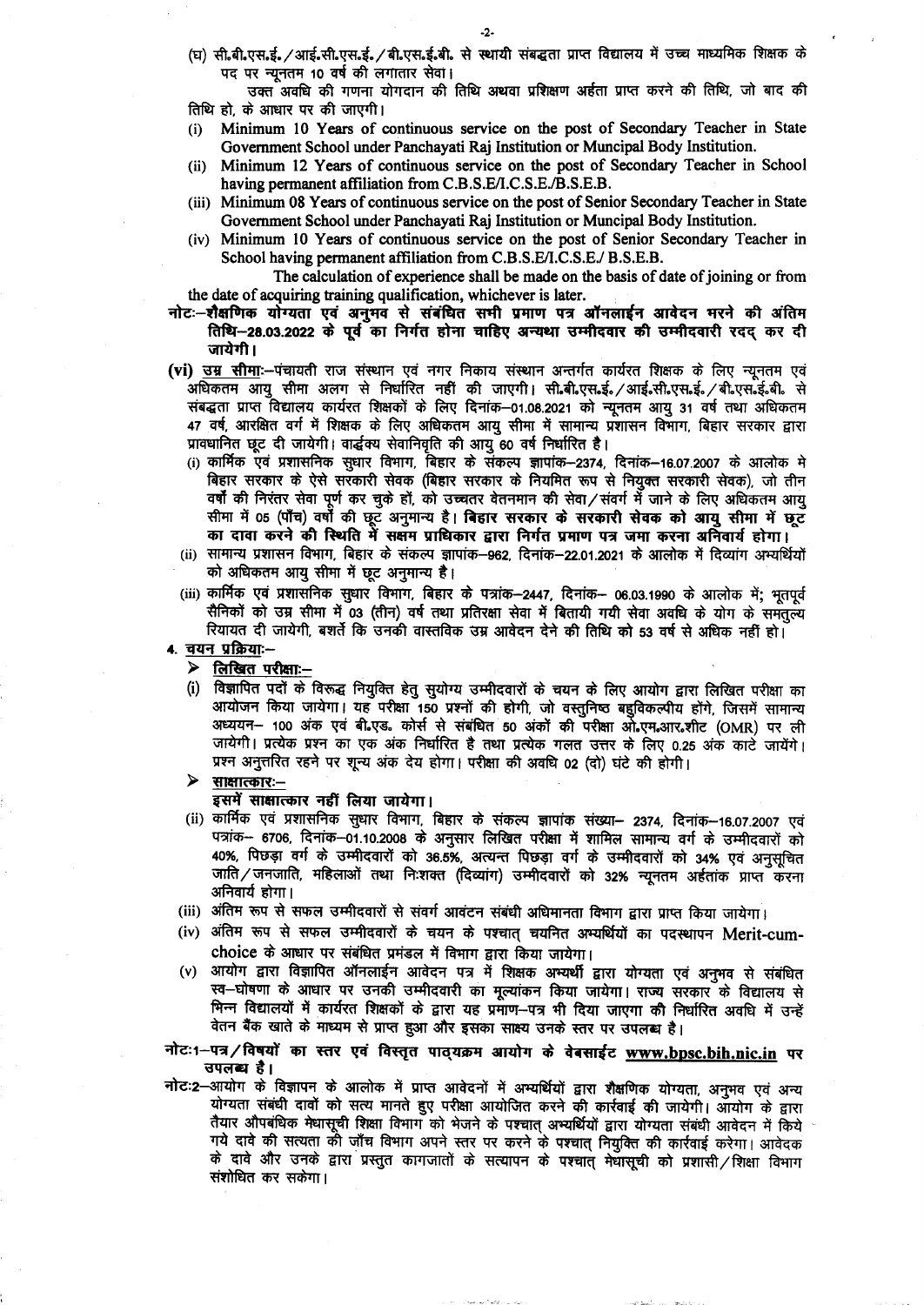प्रत्येक कोटि में 10% प्रतिशत प्रतीक्षा सूची आयोग द्वारा तैयार कर शिक्षा विभाग को उपलब्ध करायी जायेगी।

नोटः3-लिखित परीक्षा के परिणाम के आधार पर आयोग सफल अभ्यर्थियों की औपबंधिक मेधा सूची तैयार करेगा। लिखित परीक्षा (वस्तुनिष्ठ) के कूल प्राप्तांक समान होने की स्थिति में अधिक उम्र वाले उम्मीदवार को वरीयता दी जायेगी।

- 5. आरक्षण:--
	- (i) ऑनलाईन आवेदन पत्र में इंगित कॉलम में आरक्षण का दावा नहीं करने पर आरक्षण का लाभ नहीं मिलेगा।
	- (ii) जाति के आधार पर आरक्षण का लाभ उन्हीं उम्मीदवारों को मिलेगा, जिनका स्थायी निवास बिहार राज्य में है अर्थात् जो बिहार के मूलवासी हैं। आवेदन में दिया गया स्थायी पता ही आरक्षण प्रयोजन के लिए स्थायी निवास अनुमान्य होगा।
	- (iii)(A) अनुसूचित जाति एवं अनुसूचित जनजाति के उम्मीदवारों को निम्नांकित प्रमाण—पत्र जमा करना अनिवार्य होगा:— (a) जाति प्रमाण-पत्र

(b)स्थायी निवास / मूल निवास (डोमिसाइल) प्रमाण-पत्र

(B) पिछड़ी जाति एवं अत्यन्त पिछड़ी जाति के उम्मीदवारों को क्रीमीलेयर रहित प्रमाण--पत्र जमा करना अनिवार्य होगा। पिछड़ा वर्ग एवं अत्यन्त पिछड़ा वर्ग की दशा में; अपने स्थायी अधिवास अंचल के राज्य सरकार द्वारा अंचल स्तर पर अधिसुचित राजस्व अधिकारी द्वारा निर्गत क्रीमीलेयर रहित प्रमाण–पत्र एवं अपने स्थायी अधिवास अंचल के राज्य सरकार द्वारा अधिसूचित अंचलाधिकारी द्वारा निर्गत स्थायी निवास प्रमाण-पत्र मान्य होगा।

आरक्षण का दावा करने वाली विवाहित महिलाओं का जाति/क्रीमीलेयर रहित प्रमाण— पत्र उनके पिता के नाम एवं पता से निर्गत होना चाहिए न कि उनके पति के नाम से। उपर्युक्त आरक्षण संबंधी सभी प्रमाण-पत्र आयोग कार्यालय/शिक्षा विभाग में सत्यापन के समय मूल रूप से प्रस्तुत नहीं करने पर आरक्षण का लाभ देय नहीं होगा।

- (C) सामान्य प्रशासन विभाग, बिहार की अधिसूचना संख्या- 2622, दिनांक- 26.02.2019 के आलोक में आर्थिक रूप से कमजोर वर्ग के लिए रिक्ति की उपलब्धता की स्थिति में नियमानुसार 10% आरक्षण देय होगा। आर्थिक रूप से कमजोर वर्ग के सदस्य द्वारा प्रस्तुत किया जानेवाला आय एवं परिसम्पत्ति प्रमाण पत्र उपर्युक्त अधिसूचना के साथ संलग्न अनुसूची-। (प्रपत्र-।) में सक्षम प्राधिकार द्वारा निर्गत होना चाहिए।
- (iv) आरक्षित कोटि के उम्मीदवार अपनी जाति के अनुरुप पूर्ण रूप से संतुष्ट होने के पश्चात् ही आरक्षित कोटि का अंकन ऑनलाईन आवेदन के संबंधित कॉलम में करेंगे एवं ऑनलाईन आवेदन भरते समय उनके पास आरक्षण कोटि के अनुरूप सक्षम प्राधिकार से निर्गत प्रमाण-पत्र उपलब्ध होना अनिवार्य होगा। अन्यथा आरक्षण का दावा मान्य नहीं होगा।

| क्र.सं.      | आरक्षित कोटि                                                     | ऑनलाईन आवेदन में<br>आरक्षित कोटि | कोटि कोड |
|--------------|------------------------------------------------------------------|----------------------------------|----------|
|              | अनुसूचित जाति (Schedule Caste)                                   | SC                               | 02       |
| $\mathbf{2}$ | अनुसूचित जनजाति (Schedule Tribe)                                 |                                  | 03       |
| 3.           | अति पिछड़ा वर्ग (Extremely Backward Class)                       | <b>EBC</b>                       | 04       |
|              | पिछड़ा वर्ग (Backward Class)                                     | BС                               | 05       |
| 5.           | आर्थिक रूप से कमजोर वर्ग (Economically<br><b>Weaker Section)</b> | <b>EWS</b>                       |          |

आरक्षित कोटि निम्नवत् है :-

**(v)(क)**सामान्य प्रशासन विभाग, बिहार की अधिसूचना संख्या–962, दिनांक– 22.01.2021 के आलोक में दिव्यांगो (Persons with Benchmark Disability)को इस विज्ञापन की कंडिका 1(ग) में वर्णित रिक्ति के अनुसार 4% क्षैतिज आरक्षण देय होगा। ऐसे आरक्षण का दावा करने की स्थिति में सक्षम प्राधिकार द्वारा विहित प्रपत्र में चिकित्सा पर्षद से निर्गत वैध दिव्यांगता प्रमाण--पत्र की प्रति संलग्न करना आवश्यक है, अन्यथा उनको दिव्यांगता के आधार पर आरक्षण का लाभ देय नहीं होगा।

अस्थायी दिव्यांगता प्रमाण पत्र में निर्धारित अवधि के बाद नवीकरण (Renewal) नहीं होने की स्थिति में प्रमाण पत्र विधि मान्य नहीं होगा।

बहुदिव्यांगता का दावा करने वाले अभ्यर्थियों के पास दिव्यांगता अधिकार नियमावली, 2017 (The Rights of Persons with Disabilities Rules, 2017) में वर्णित विहित प्रपत्र फार्म VI (Form VI) में सक्षम प्राधिकार द्वारा निर्गत बहुदिव्यांगता प्रमाण पत्र की प्रति संलग्न करना आवश्यक है, अन्यथा बहुदिव्यांगता के आधार पर आरक्षण का लाभ देय नहीं होगा।

(ख) सामान्य प्रशासन विमाग, बिहार सरकार के पत्रांक-3433, दिनांक-09.10.2007 एवं पत्रांक-9529, दिनांक–01.07.2015 एवं संकल्प संख्या–962, दिनांक–22.01.2021 के अनुसार दृष्टिहीन या कम दृष्टि वाले परीक्षार्थियों, Candidate with permament loss of limbs who are unable to write या सेरिब्रल पॉल्सी से ग्रसित अभ्यर्थी, जो लिखने में सक्षम नहीं हो, तथा जिनकी निशक्तता 40% या उससे अधिक है, को एक श्रुतिलेखक प्राप्त करने का प्रावधान है।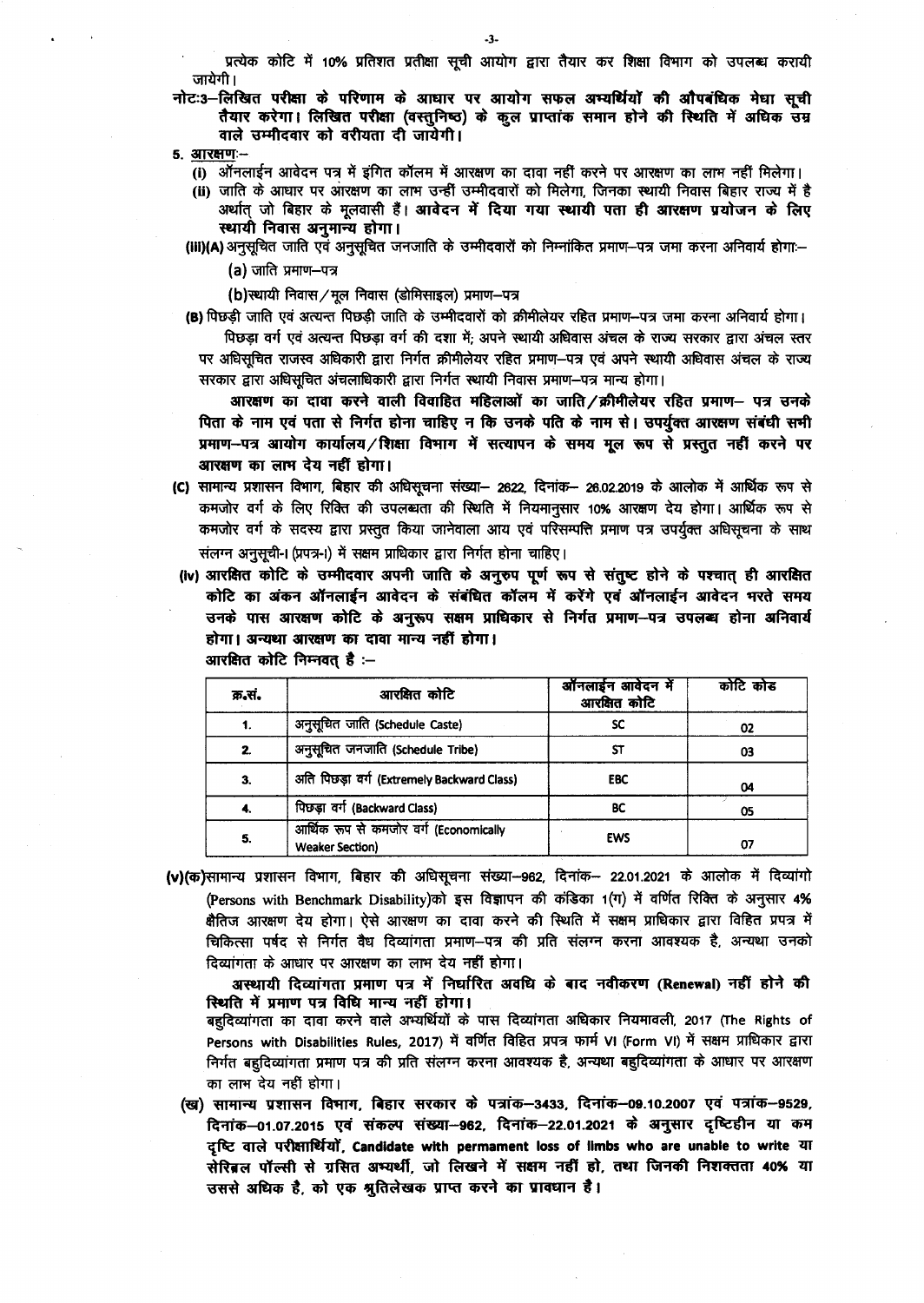(vi) सामान्य प्रशासन विभाग, बिहार के पत्रांक- 2342, दिनांक- 15.02.2016 के आलोक में महिलाओं को इस विज्ञापन की कंडिका 1(क) में वर्णित रिक्ति के अनुसार 35 प्रतिशत क्षैतिज आरक्षण देय होगा।

- (vii) सामान्य प्रशासन विभाग, बिहार के पत्रांक- 2526, दिनांक- 18.02.2016 के आलोक में राज्य के वैसे स्वतंत्रता सेनानियों जिन्हें केन्द्र द्वारा पेंशन स्वीकृत है, के पोता /पोती /नाती /नतीनी को इस विज्ञापन की कंडिका-1(ख) में वर्णित रिक्ति के अनुसार 02% क्षैतिज आरक्षण देय होगा। ऐसे आरक्षण का दावा करने वाले अभ्यर्थियों के पास आवेदन करते समय अपने गृह जिला के जिला पदाधिकारी या उनके द्वारा प्राधिकृत पदाधिकारी के हस्ताक्षर से निर्गत सामान्य प्रशासन विभाग, बिहार के पत्रांक— 11687, दिनांक—30.08.2016 के साथ संलग्न विहित प्रपत्र में (भूतपूर्व स्वतंत्रता सेनानी के पोता / पोती / नाती / नतीनी होने का) प्रमाण–पत्र निश्चित रूप से उपलब्ध होना चाहिए (स्वतंत्रता सेनानी के उत्तराधिकारी होने का परिचय पत्र मान्य नहीं है)।
- (viii) सामान्य प्रशासन विभाग, बिहार की अधिसूचना संख्या-- 2622, दिनांक-- 26.02.2019 के आलोक में आर्थिक रूप से कमजोर वर्ग के लिए इस विज्ञापन की कंडिका-1 (क) 2 में वर्णित रिक्ति के अनुसार 10% आरक्षण का लाम लेने हेतु आर्थिक रूप से कमजोर वर्ग के सदस्य द्वारा प्रस्तुत किया जानेवाला आय एवं परिसम्पत्ति प्रमाण पत्र उपर्युक्त अधिसूचना के साथ संलग्न अनुसूची -। (प्रपत्र -।) में सक्षम प्राधिकार द्वारा निर्गत होना चाहिए अन्यथा आर्थिक रूप से कमजोर वर्ग को देय आरक्षण का लाभ नहीं मिलेगा। आय एवं परिसम्पति संबंधी प्रमाण पत्र निर्गत किये जाने की तिथि से एक वर्ष के लिए वैध माना जायेगा। इस विज्ञापन हेतु वित्तीय वर्ष 2020--21 के आधार पर निर्गत EWS प्रमाण पत्र मान्य होंगे।
- (ix) सामान्य प्रशासन विभाग के ज्ञापांक-16144, दिनांक-28.11.2012 में निहित प्रावधान के आलोक में नियुक्ति / प्रोन्नति/नामांकन की प्रक्रिया के बीच किसी प्रकार का संशोधन नहीं किया जा सकता है।

सभी वांछित प्रमाण पत्र लिखित परीक्षा के लिए ऑनलाईन आवेदन भरने की अंतिम तिथि (संशोधन किये जाने की स्थिति में अंतिम निर्धारित तिथि तक) के पूर्व का होना आवश्यक है। आवेदन भरने की अंतिम तिथि के पश्चात् निर्गत प्रमाण पत्र मान्य नहीं होगा।

- नोटः-(1) ऑनलाईन आवेदन भरने के क्रम में अभ्यर्थियों से कतिपय सूचना सिर्फ डाटाबेस संधारित करने हेतू ली जाती है। अगर उक्त सूचना से संबंधित किसी प्रकार का छूट विज्ञापन में अंकित नहीं है, तो उसका दावा न तो मान्य होगा और न ही उसका लाभ देय होगा। विज्ञापन में वर्णित सूचनाएँ /शर्त / जानकारी / किसी प्रकार की छूट ही अंतिम रूप से मान्य होगा।
- नोटः-(2) अभ्यर्थियों को आयोग/शिक्षा विभाग द्वारा किसी भी समय माँगे जाने पर सक्षम प्राधिकार द्वारा निर्गत निम्नलिखित प्रमाण-पत्रों की मूल प्रतियाँ सत्यापन हेतु प्रस्तुत करना अनिवार्य होगा-

1. मैट्रिक का प्रमाण-पत्र/अंक पत्र (जन्म तिथि के साक्ष्य के लिए)।

- 2. विज्ञापन की कंडिका-3 शैक्षणिक योग्यता के अनुरूप सक्षम प्राधिकार के द्वारा निर्गत प्रमाण-पत्र। 3. विज्ञापन की कंडिका-3 शैक्षणिक योग्यता के अनुरूप अंक-पत्र।
- 4. विज्ञापन की कंडिका--3 शैक्षणिक योग्यता के अनुरूप सक्षम प्राधिकार द्वारा निर्गत अनुभव प्रमाण-पत्र।
- 5. पिछड़ा वर्ग/अत्यंत पिछड़ा वर्ग के उम्मीदवारों के लिए क्रीमीलेयर रहित प्रमाण पत्र (महिला उम्मीदवारों के लिए पिता के नाम एवं पता से निर्गत क्रीमीलेयर रहित प्रमाण पत्र)। (दावा करने की स्थिति में)।
- 6. पिछड़ा वर्ग/अत्यंत पिछड़ा वर्ग के उम्मीदवारों के लिए क्रीमीलेयर रहित घोषणा पत्र (विगत 1 वर्ष से पूर्व का क्रीमीलेयर रहित प्रमाण पत्र होने पर)। (दावा करने की स्थिति में)।
- 7.अनुसूचित जाति/अनुसूचित जनजाति के उम्मीदवारों के लिए जाति प्रमाण पत्र (महिला उम्मीदवारों के लिए पिता के नाम एवं पता से निर्गत जाति प्रमाण पत्र)। (दावा करने की स्थिति में)।
- 8.अनुसूचित जाति/अनुसूचित जनजाति के उम्मीदवारों के लिए स्थायी निवास प्रमाण पत्र (महिला उम्मीदवारों के लिए पिता के नाम एवं पता से निर्गत निवास प्रमाण पत्र)। (दावा करने की स्थिति में)।
- 9.आर्थिक रूप से कमजोर वर्ग (EWS) का दावा करने वाले आवेदक, बिहार सरकार के अधिसूचना संख्या–2622, दिनांक–26.02.2019 के आलोक में विहित प्रपत्र में सक्षम प्राधिकार द्वारा निर्गत तत्संबंधी प्रमाण-पत्र। (दावा करने की स्थिति में)।
- 10. दिव्यांगता से संबंधित विहित प्रपत्र में सक्षम प्राधिकार द्वारा निर्गत तत्संबंधी प्रमाण पत्र। (दावा करने की स्थिति में)।
- 11.स्वतंत्रता सेनानी के पोता/पोती/नाती/नतिनी का दावा करने वाले अभ्यर्थियों के लिए जिला पदाधिकारी या उनके द्वारा प्राधिकृत पदाधिकारी के हस्ताक्षर से निर्गत प्रमाण-पत्र:
- 12.बिहार सरकार के सरकारी सेवक को आयु सीमा में छूट का दावा करने की स्थिति में सक्षम प्राधिकार द्वारा निर्गत प्रमाण पत्र, जिसमें यह स्पष्ट रूप से अंकित होना चाहिए कि अभ्यर्थी बिहार सरकार में निरंतर तीन वर्ष की सेवा पूर्ण कर चूके हैं।
- 13.केन्द्र सरकार, अर्द्ध सरकारी संस्थान, पब्लिक सेक्टर, बिहार सरकार या किसी अन्य राज्य सरकार के अधीन किसी भी पद पर नियुक्त रहने की स्थिति में, तो परीक्षा में भाग लेने हेतु विभागीय अध्यक्ष / सक्षम प्राधिकार का अनापत्ति प्रमाण पत्र (No Objection Certificate)।
- 14.पहचान पत्र (फोटोयुक्त)।
- 15.हाल का खिंचा हुआ 4 (चार) फोटो।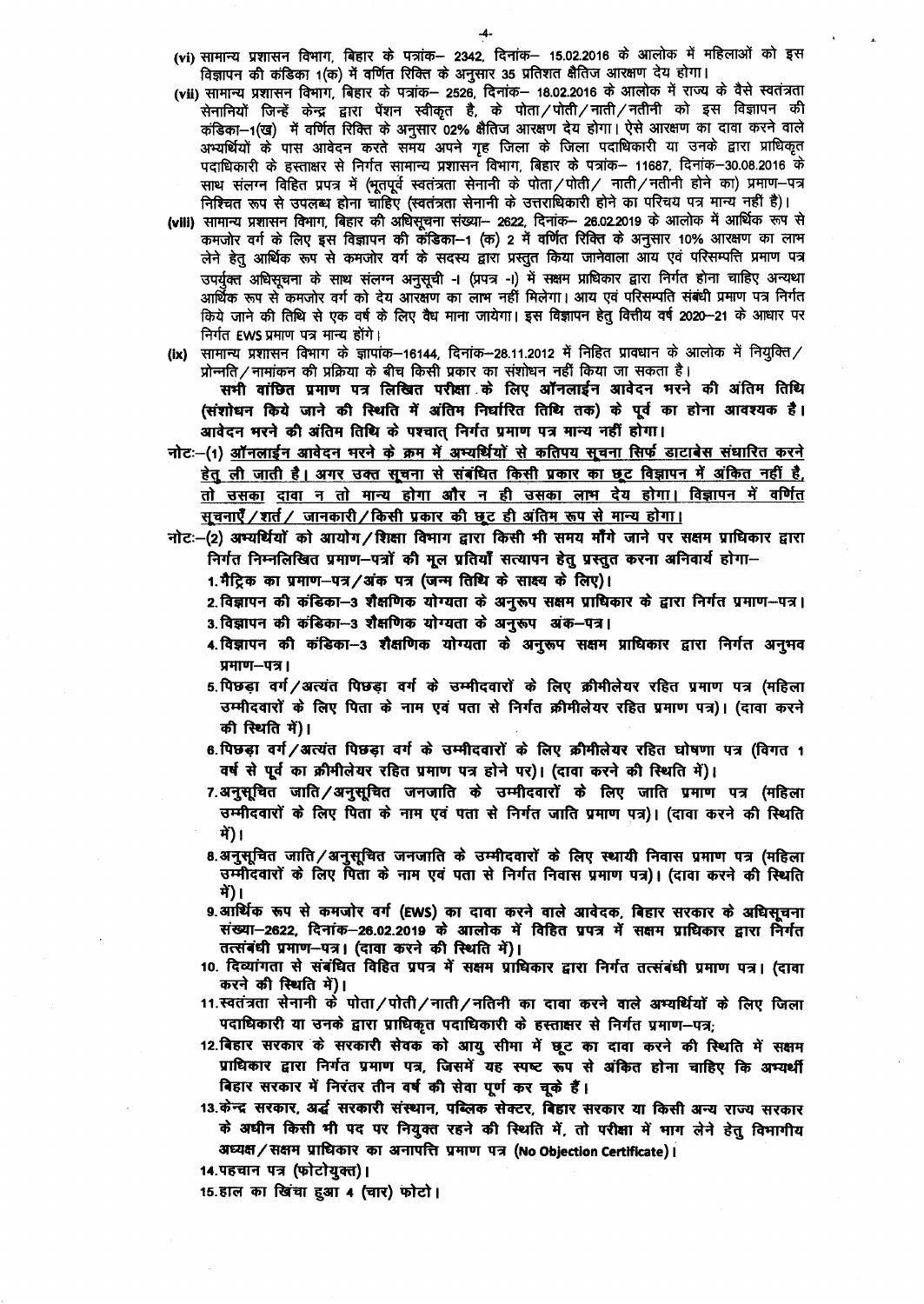16.लिखित परीक्षा के लिए भरे एवं डाउनलोड किये गये आवेदन की प्रति।

उपर्यक्त प्रमाण--पत्र किसी भी समय मौंगे जाने पर मूल में सत्यापन हेतु प्रस्तुत नहीं करने पर उनकी उम्मीदवारी प्रभावित/रदद् होगी तथा आयोग/शिक्षा विभाग का निर्णय अंतिम एवं मान्य होगा।

- 6. शुल्क:--
	- (i) सामान्य अभ्यर्थियों के लिए-- 750/-(सात सौ पचास) रूपये
	- (ii) केवल बिहार राज्य के अनुसूचित जाति / अनुसूचित जनजाति के लिए- 200 /- (दो सौ) रूपये
	- (iii) बिहार राज्य की स्थायी निवासी सभी (आरक्षित ⁄ अनारक्षित वर्ग) महिला उम्मीदवारों के लिए— 200 ⁄ (दो सौ) रूपये
	- (iv) दिव्यांग अभ्यर्थियों (40% या उससे अधिक) के लिए— 200/— (दो सौ) रूपये

अभ्यर्थी को उपर्युक्त परीक्षा शुल्क के अतिरिक्त विभिन्न बैंकों द्वारा निर्धारित चार्ज भी देना होगा, जिसे ऑनलाईन भुगतान के क्रम में बैंक द्वारा स्वतः बैंक चार्ज के रूप में ले लिया जाएगा।

वैसे सभी कोटि के दिव्यांग अभ्यर्थी एवं अनुसूचित जाति/अनुसूचित जनजाति कोटि से आने वाले अभ्यर्थी जो दिव्यांगता/अनुसूचित जाति/ अनुसूचित जनजाति कोटि के लाभ का दावा करते हैं और उनके द्वारा अनुसूचित जाति, अनुसूचित जनजाति एवं दिव्यांगता के अनुरूप परीक्षा शुल्क जमा किया जाता है और मंविष्य में वैसे अम्यर्थी द्वारा दिव्यांगता से संबंधित प्रमाण-पत्र तथा अनुसूचित जाति/अनुसूचित जनजाति के अभ्यर्थी द्वारा अनुसूचित जाति/अनुसूचित जनजाति से संबंधित प्रमाण—पत्र प्रस्तुत नहीं किया जाता है या उसपर किसी प्रकार का संदेह उत्पन्न होता है तो उन्हें रियायती परीक्षा शुल्क (Concessional Examination Fee) के आधार पर अनर्हित किया जा सकता है। दिव्यांग अभ्यर्थियों एवं अनुसूचित जाति/अनुसूचित जनजाति कोटि के अभ्यर्थियों को इस संदर्भ में सूचित किया जाता है कि वे स्वेच्छा से परीक्षा शुल्क सामान्य अभ्यर्थियों के अनुरूप जमा करते हैं तो इस बिन्दु पर उनकी अभ्यर्थिता सुरक्षित रहेगी। इस पर अभ्यर्थी स्वंय निर्णय ले सकते हैं।

# 7. ऑनलाईन आवेदन पत्र भरने से संबंधित तिथि एवं अन्य निर्देश निम्नांकित हैं:-- (i)

|  | *नलाइन आवेदन प्रारम्भ करने की तिथि     | दिनाक—05.03.2022 |
|--|----------------------------------------|------------------|
|  | े गनलाईन आवेदन भरने की अंतिम तिथि<br>आ | दिनाक—28.03.2022 |

नोटः-आयोग कार्यालय में स्पीड पोस्ट/निबंधित डाक से आवेदन की हार्ड कॉपी भेजने की आवश्यकता नहीं है। अपित् अभ्यर्थियों को शैक्षणिक योग्यता एवं अनुभव से संबंधित सभी प्रमाण-पत्रों /अंक पत्रों तथा आरक्षण से संबंधित प्रमाण-पत्रों आदि को अपलोड करना होगा।

(ii) ऑनलाईन आवेदन भरने से संबंधित आवश्यक (विस्तृत) निर्देश इस विज्ञापन के साथ संलग्न है।

- अभ्यर्थी ऑनलाईन आवेदन भरने के पूर्व उक्त दिशा निर्देशों का भली भाँति अध्ययन कर लेंगे तथा ऑनलाईन आवेदन भरने के क्रम में सभी सूचनाएँ सही—सही एवं सुस्पष्ट अंकित करेंगे।
- (A)रजिस्ट्रेशन के बाद रजिस्ट्रेशन डाटा को Edit करने का Option रहेगा, जो Payment करने के पूर्व तक ही उपलब्ध होगा, इसमें रजिस्ट्रेशन के समय अभ्यर्थी द्वारा भरी गयी किसी भी प्रविष्टि (नाम, पिता/पति/माता, आरक्षण कोटि इत्यादि) को Edit करने का प्रावधान रहेगा।
- (B) Payment करने एवं आवेदन के Final Submission किये जाने के बाद भी अभ्यर्थी स्वयं द्वारा की गयी प्रविष्टि को पुनः Edit कर सकते हैं, जिसके लिए विज्ञापन में आवेदन भरने की अन्तिम निर्धारित तिथि के बाद एक सप्ताह (दिनांक-04.04.2022 तक) का समय दिया जायेगा।

परन्तु वे निम्न प्रविष्टियों में परिवर्तन नहीं कर सकेंगे:--

- (i) जिन प्रविष्टियों से Fee का निर्धारण प्रभावित होता है:—
- (क) बिहार के मूलवासी Female अभ्यर्थी जिनके द्वारा रियायती परीक्षा शुल्क (Concessional Examination Fee) का दावा किया गया है, वे Payment करने के बाद बिहार के मूलवासी Female होने के दावा में परिवर्तन नहीं कर सकेंगे।
- (ख) बिहार के मूलवासी SC/ST कोटि के अभ्यर्थी जिनके द्वारा रियायती परीक्षा शुल्क (Concessional Examination Fee) का दावा किया गया है, वे Payment करने के बाद बिहार के मूलवासी SC/ST कोटि के दावा में परिवर्तन नहीं कर सकेंगे।
- (ग) 40% अथवा उससे अधिक प्रतिशत दिव्यांगता वाले Disabled Category के अभ्यर्थी जिनके द्वारा रियायती परीक्षा शुल्क (Concessional Examination Fee) का दावा किया गया है, वे Payment करने के बाद दिव्यांगता के प्रतिशत के दावा में परिवर्तन नहीं कर सकेंगे।
- (ii) Payment करने के बाद अभ्यर्थी को नाम, पिता/ पति/माता के नाम में Edit करने का अवसर नहीं मिलेगा। उपर्युक्त वर्णित बिन्दुओं को छोड़कर शेष Fields में अभ्यर्थी वांछित परिवर्तन कर सकेंगे।

वैसे अभ्यर्थी जिन्होंने गैर--रियायती परीक्षा शुल्क का भुगतान करते हुए आवेदन किया है, यदि वे बाद में Edit करके रियायती परीक्षा शूल्क वाली कोटियों में जाते हैं, तो उनके द्वारा Examination Fee के भुगतान की गयी अधिक राशि वापस नहीं होगी।

वैसे अभ्यर्थी, जिन्होंने रियायती परीक्षा शुल्क (Concessional Examination Fee) का लाभ लेते हुए ऑनलाईन आवेदन की प्रक्रिया पूरी कर ली है और वे Edit करके दूसरे गैर—रियायती परीक्षा शुल्क वाली कोटियों में आवेदन करना चाहते हैं, वे आवेदन करने की अंतिम तिथि के पूर्व आवेदक अपने रजिस्ट्रेशन को रद्द कर सकता है तथा उसी Mobile No./Email ID से दूसरा रजिस्ट्रेशन एवं नये सिरे से परीक्षा शुल्क का भुगतान करके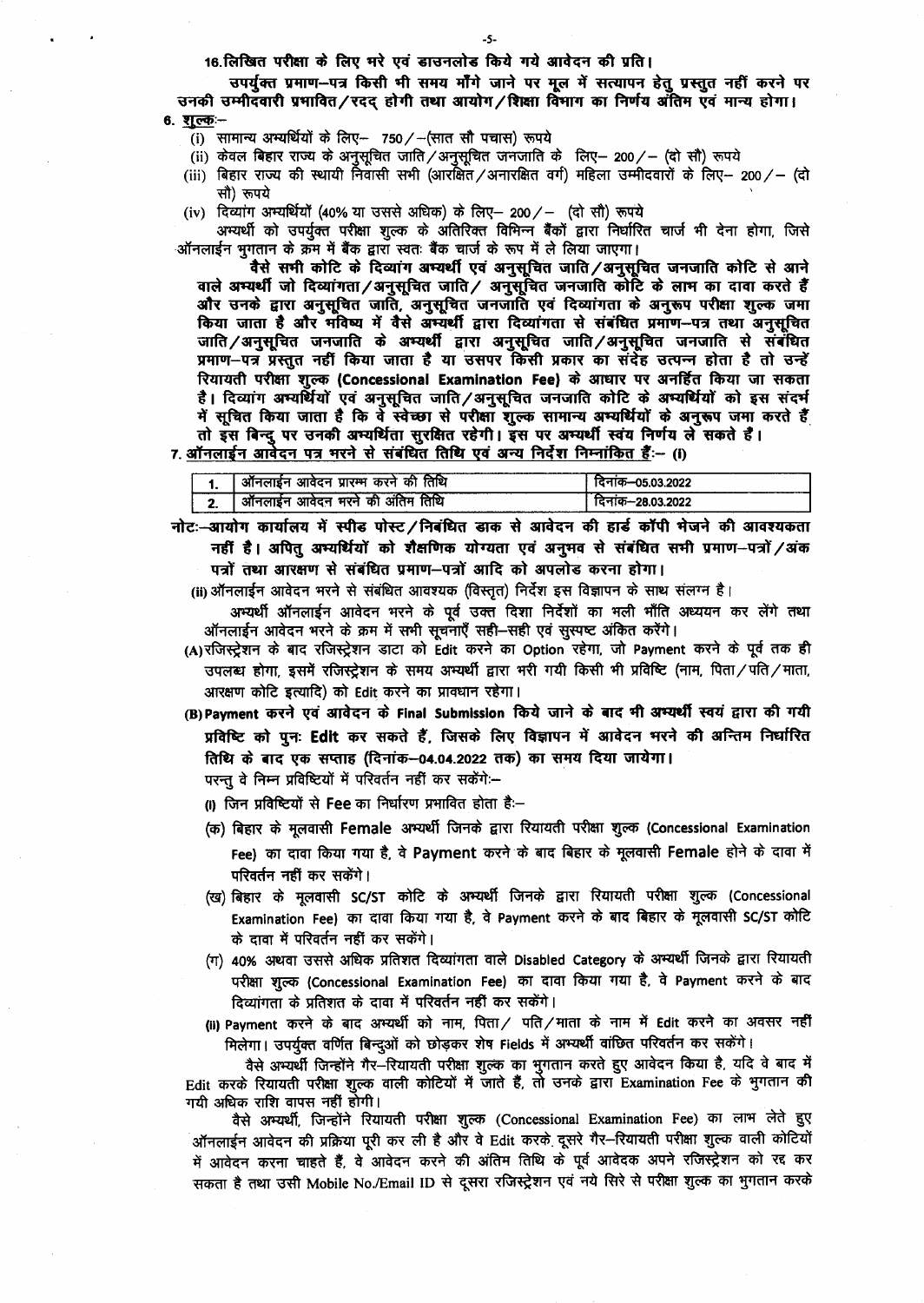आवेदन की प्रक्रिया पूर्ण करेगें। ऐसी स्थिति में पूर्व में किया गया परीक्षा शुल्क का भुगतान वापस नहीं किया जायेगा।

ऑनलाईन आवेदन भरने हेतु आवश्यक (विस्तृत) निर्देश का अक्षरशः अनुपालन नहीं करने पर एवं ऑनलाईन आवेदन भरने के क्रम में अभ्यर्थी द्वारा की गयी प्रविष्टि में किसी प्रकार की त्रुटि के लिए आयोग जिम्मेदार नहीं होगा।

ऑनलाईन आवेदन में भरे गये सुचनाओं का मूल प्रमाण—पत्र⁄अंक पत्र से मिलान करने के क्रम में किसी भी प्रकार की त्रूटि पाये जाने पर उम्मीदवारी रद्द कर दी जायेगी।

(III) उक्त Edit करने की तिथि के बाद ऑनलाईन आवेदन के डाटा में किसी प्रकार के सुधार/परिवर्तन के अनुरोध पर विचार नहीं किया जायेगा, इसकी विस्तृत विवरणी निम्न प्रकार है:--

| सुधार/परिवर्तन हेतु प्राप्त बिन्दु            | आयोग का निर्णय                                                   |
|-----------------------------------------------|------------------------------------------------------------------|
| आवेदक का नाम, पिता का नाम, माता का            | (क) ऑनलाईन आवेदन के दौरान Edit की प्रक्रिया पूर्ण हो जाने के     |
| नाम, पति का नाम, जन्म तिथि, लिंग              | बाद प्राप्त किसी भी तरह के परिवर्तन एवं सुधार (Edit) के          |
| (Gender), आधार संख्या, जाति, आरक्षण कोटि,     | अभ्यावेदनों पर विचार नहीं किया जायेगा।                           |
| भूतपूर्व सैनिक, बिहार राज्य के सरकारी सेवक,   | (ख) आवेदन की प्रक्रिया पूर्ण होने तक आवेदक द्वारा भरे गये डाटा   |
| स्वतंत्रता सेनानी, दिव्यांग, पत्राचार का पता, | को अंतिम समझा जायेगा।                                            |
| स्थायी पता, अन्य डाटा जैसे:-- फोटो,           | (ग) उम्मीदवार द्वारा भरे गये डाटा और उनके द्वारा प्रस्तुत प्रमाण |
| हस्ताक्षर, शैक्षिक योग्यता, अनुभव इत्यादि में | पत्र/कागजात में कोई भिन्नता आती है तो उनकी                       |
| परिवर्तन / सुधार (Edit) के संबंध में।         | उम्मीदवारी रद्द कर दी जायेगी।                                    |
| मोबाईल / ई-मेल में परिवर्तन / सुधार (Edit)    | एक बार Registration हो जाने के बाद परिवर्तन / सुधार संभव नहीं    |
| के संबंध में।                                 | है। अतः उक्त संबंध में परिवर्तन के अनुरोध पर विचार नहीं किया     |
|                                               | जायेगा।                                                          |
| एक से अधिक आवेदन करने या भरने के              | Registration में गलत विवरण अंकित हो जाने की स्थिति में आवेदन     |
| संबंध में।                                    | करने की अंतिम तिथि के पूर्व आवेदक Registration को रद्द कर        |
|                                               | सकता है तथा उसी मोबाईल /ई-मेल से दूसरा Registration एवं          |
|                                               | नये सिरे से परीक्षा शुल्क का भुगतान करके आवेदन की प्रक्रिया      |
|                                               | को पूर्ण कर सकता है। वैसी स्थिति में पूर्व में किया गया परीक्षा  |
|                                               | शुल्क का भुगतान वापस नहीं किया जायेगा। आवेदन की प्रक्रिया        |
|                                               | समाप्त होने के बाद अगर किसी अभ्यर्थी के दो या दो से अधिक         |
|                                               | आवेदन प्राप्त होते हैं, ऐसी स्थिति में उनके सभी आवेदन पत्रों को  |
|                                               | अस्वीकृत करते हुए उनका अभ्यर्थित्व रद्द कर दिया जायेगा।          |
| एक से अधिक आवेदन प्राप्त होने की स्थिति       | किसी अभ्यर्थी द्वारा एक से अधिक आवेदन पत्र भरे जाने की स्थिति    |
| में ।                                         | में उनके सभी आवेदन पत्रों को अस्वीकृत करते हुए उनका              |
|                                               | अभ्यर्थित्व रद्द कर दिया जायेगा।                                 |

(iv) उम्मीदवार का नाम, जन्म तिथि, कोटि, परीक्षा शुल्क इत्यादि से संतुष्ट होने के उपरान्त ही ऑनलाईन परीक्षा शुल्क जमा करेंगे।

- (v) ऑनलाईन आवेदन में अंकित E-mail Id, Mobile Number तथा प्राप्त User Name एवं Password को सुरक्षित रखना आवेदक की जिम्मेवारी होगी। इसे वे अंतिम परीक्षाफल प्रकाशन तक सुरक्षित रखेंगे। अभ्यर्थी ऑनलाईन आवेदन भरने के क्रम में अपने ही कार्यरत मोबाईल नम्बर एवं ई—मेल आई0डी0 अंकित करेंगे। किसी भी परिस्थिति में किसी अन्य व्यक्ति का मोबाईल नम्बर एवं ई-मेल आई0डी0 अंकित नहीं करेंगे।
- (vi) मात्र रजिस्ट्रेशन एवं परीक्षा शुल्क का भूगतान करने से यह नहीं माना जाएगा की अभ्यर्थी द्वारा पूर्ण रूप से ऑनलाईन आवेदन भर लिया गया है।
- (vii) इन्टरनेट या बैंकिंग व्यवघान के लिए आयोग उत्तरदायी नहीं होगा। अतः अम्यर्थी अंतिम तिथियों का इंतजार नहीं करेंगे एवं उसके पूर्व ही सभी प्रक्रिया पूरी कर लेंगे।
- (viii) उम्मीदवार हाल का खिंचा हुआ अपना एक फोटोग्राफ तथा हिन्दी एवं अंग्रेजी में हस्ताक्षर स्कैन कर ऑनलाईन आवेदन में निर्धारित स्थान में अपलोड करेंगे। उम्मीदवार संतुष्ट हो लेंगे कि अपलोड किया गया फोटोग्राफ तथा हिन्दी एवं अंग्रेजी हस्ताक्षर का इमेज सुस्पष्ट है।
- (ix) दृष्टिहीन या कम दृष्टि वाले दिव्यांग अभ्यर्थी, Candidate with permament loss of limbs who are unable to wirte या सेरिब्रल पॉल्सी से ग्रसित अभ्यर्थी, जो लिखने में सक्षम नहीं है तथा जिनकी निःशक्तता 40% या उससे अधिक है, द्वारा ऑनलाईन आवेदन की कंडिका-3 (i) में अंकित श्रुतिलेखक की आवश्यकता है या नहीं (Yes/No) को Select करने के पश्चात् ही श्रुतिलेखक (Scribe) उपलब्ध कराया जायेगा।
- (x) इस प्रतियोगिता परीक्षा में सम्मिलित होने वाले इच्छुक अभ्यर्थियों को यह भी निर्देश दिया जाता है कि आवेदन करते समय जो फोटोग्राफ उनके द्वारा आवेदन पत्र पर अपलोड किया जा रहा है. उसकी कम से कम पाँच अतिरिक्त प्रतियाँ वे अपने पास सुरक्षित रखेंगे, ताकि आवश्यकता पडने पर या आयोग/शिक्षा विभाग द्वारा मांगे जाने पर उसे उनके द्वारा जमा किया जा सके।